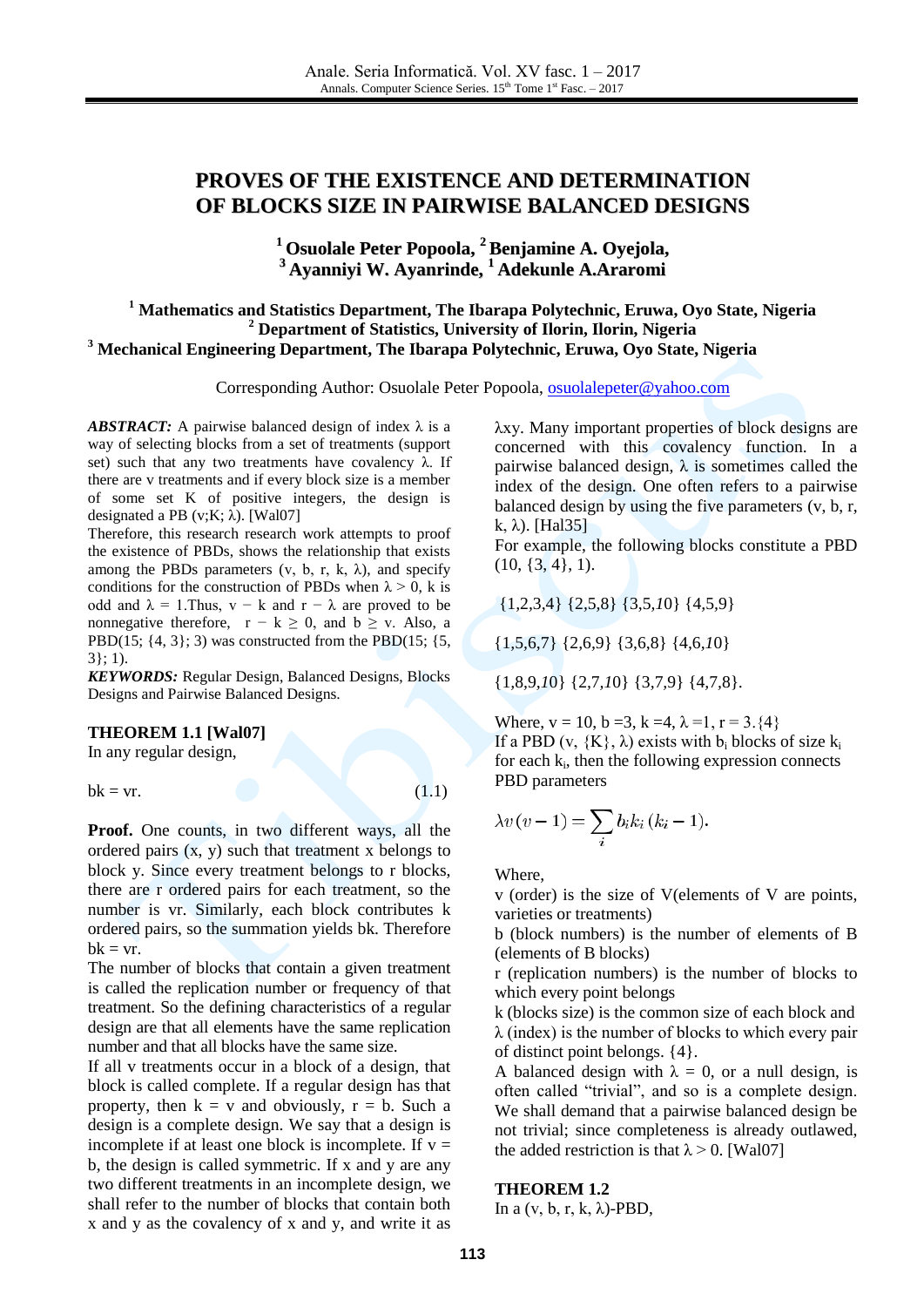$r(k - 1) = \lambda(v - 1)$ .

$$
(1.2)
$$

Proof. Consider the blocks of the design that contain a given treatment, x say. There are r such blocks. Because of the balance property, every treatment other than x must occur in  $\lambda$  of them. So, if we list all entries of the blocks, we list x, r times and we list every other treatment  $\lambda$  times.

A pairwise balanced design of index  $\lambda$  is a way of selecting blocks from a set of treatments (support set) such that any two treatments have covalency  $\lambda$ . [Wal07]

If there are v treatments and if every block size is a member of some set K of positive integers, the design is designated a  $PB(v;K; \lambda)$ . So the parameters consist of two positive integers and one set of positive integers. The number of blocks is not normally treated as a parameter; one can have two pairwise balanced designs with the same parameters but with different numbers of blocks. Both

123, 145, 24, 25, 34, 35

and

123, 14, 15, 24, 25, 34, 35, 45

are PB $(5; \{3, 2\}; 1)$ s, but they have six and eight blocks, respectively.

It should be observed that we do not require every member of K to be a block size. For instance, the two examples are also PB(5; {4, 3, 2}; 1)s. More generally, any PB(v; K;  $\lambda$ ) is also a PB(v; L;  $\lambda$ ) whenever K is a subset of L. Various results may be proven about pairwise balanced designs. For example, two copies of a  $PB(v;K; \lambda)$ , taken together, constitute a  $PB(v;K;2\lambda)$ . Just as obviously, there is a PB(v;  $\{v\}$ ;  $\lambda$ ) for all positive integers v and  $\lambda$  (it is the complete design with  $\lambda$  sets, each containing all v elements). The following theorem established existence of PBDs.

# **THEOREM 2.0**

Suppose there exists a PB(v;K;  $\lambda$ ), and for every element k of K there exists a PB $(k; L; \mu)$ . Then there exists a PB(v; L;  $\lambda \mu$ ).

**Proof.** Suppose we have a  $PB(v;K; \lambda)$  based on a vset V. Suppose its blocks are  $B_1, B_2, \ldots, B_n$ , where  $B_i$  has  $k_i$  elements. We replace each block by a new collection of blocks. Given  $B_i$ , form a PB $(k_i; L; \mu)$ , but instead of taking the numbers  $1, 2, \ldots, k_i$  as treatments, use the elements of B This is done for every i. If x and y are any two treatments, then  $\{x,$ y} was contained in  $\lambda$  of the B<sub>i</sub>, and in each case B<sub>i</sub> has been replaced by a collection of blocks, μ of which contain  $\{x, y\}$ . So x and y occur together  $\lambda \mu$ times in total. Therefore, the total collection of new

blocks is a pairwise balanced design of index  $\lambda \mu$ , based on V . The size of any block of the new design is a member of L, so the design is a PB(v; L;  $\lambda \mu$ ).{5} For example, we can construct a PB $(15; \{4, 3\}; 3)$ from the PB $(15; \{5, 3\}; 1)$  with blocks

01234 56789 *ABCDE A* 06*C* 07*E* 08*B* 09*D B* 17*D* 18*A* 19*C* 15*E C* 2*SE*29*B* 25*D* 26*A D* 39*A*35*C* 36*E* 37*B E* 45*B* 46*D* 47*A* 48*C*.

We need a PB(5; {4, 3}; 3) and a PB(3; {4, 3}; 3). The former has blocks

$$
1234, 1235, 1245, 1345, 2345 \tag{2.1}
$$

and the latter is the complete design 123, 123, 123*.*  The block 01234 is replaced by a copy of the set of blocks (2.1) in which the treatments have been relabeled using the mapping

$$
(1, 2, 3, 4, 5) \rightarrow (0, 1, 2, 3, 4).
$$

The new blocks are

0123 0124 0134 0234 1234*.* (2.2)

Similarly, 56789 and ABCDE are replaced by

| 5678 5679 5689 5789 6789 |  |  |  | (2.3) |
|--------------------------|--|--|--|-------|
|--------------------------|--|--|--|-------|

and

*ABCD ABCE ABDE ACDE BCDE,* (2.4)

respectively. The block 05A is replaced by

05*A* 05*A* 05*A*

and similarly for every other 3-block. So the required design consists of the blocks listed in (2.2), (2.3) and (2.4) and three copies of every 3-set in the original design.

The PB $(15; \{5, 3\}; 1)$  that we used above is an example of a useful class of designs. We now give a more general construction.

# **THEOREM 2.1**

There exists a PB $(3k; \{3, k\}; 1)$  whenever k is odd. **Proof.** We construct a design with treatment set  $\{a_1, a_2, \ldots, a_n\}$  $a_2, \ldots, a_k, b_1, b_2, \ldots, b_k, c_1, c_2, \ldots, c_k$ . There are three blocks of size k (which we call "big blocks"), namely

 ${a_1a_2 \ldots a_k}, {b_1b_2 \ldots b_k}, {c_1c_2 \ldots c_k}.$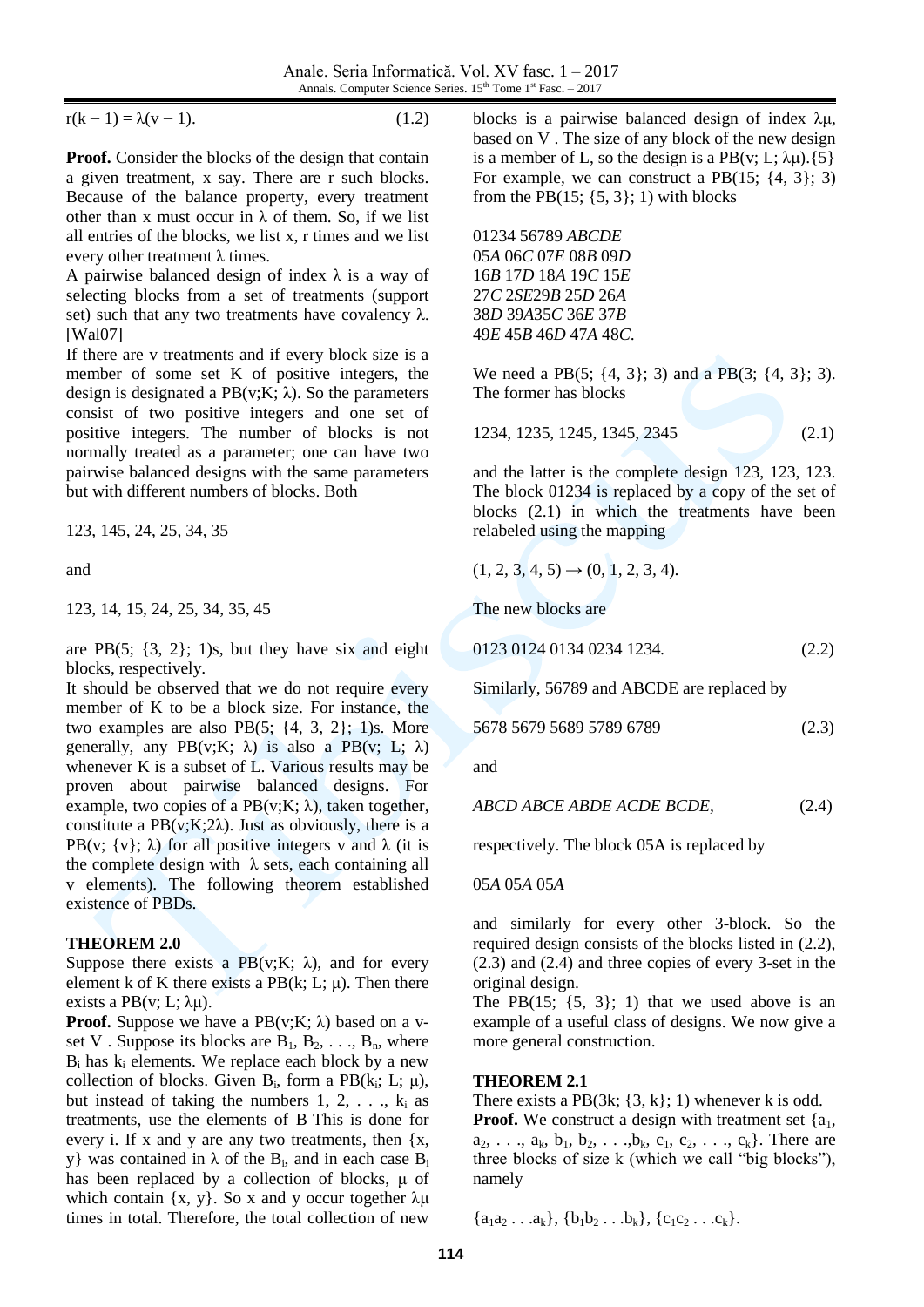The blocks of size 3 are the blocks  $\{a_i b_i + xc_i-2x : 1 \leq$  $i \leq k$ ,  $1 \leq x \leq k$ } where subscripts that exceed k are reduced modulo k. The pairs  $\{a_i, a_j\}$ ,  $\{b_i, b_j\}$ , and  ${c_i, c_j}$  occur once each, in the big blocks. The pair  $\{a_i, b_j\}$  occurs in  $\{a_i b_i + xc_i + 2x\}$  if and only if  $j \equiv i + 1$ x (mod k); this will happen for only one value of x, either  $x = j-i$  (if  $j > i$ ) or  $x = k-j-i$  (if  $j \le i$ ). So only one block contains  $\{a_i, b_i\}$ . A similar remark applies to  $\{b_i, c_j\}$ . If  $\{a_i, c_j\}$  occurs in  $\{a_i b_i + xc_i + 2x\}$  then  $i 2x \equiv j \pmod{k}$ , and this also uniquely defines x; since k is odd, the solution is  $x \equiv 12 \cdot (k-1)(j-1)$ (mod k).

The construction above does not generalize to even values of k, because1/2 (k – 1)(j – i) is not necessarily an integer in that case. However, we shall now prove anther theorem concerning the number of blocks in a pairwise balanced design.

#### **LEMMA 1.1**

In a pairwise balanced design with  $\lambda = 1$ , no two blocks have two common elements.

**Proof.** Suppose  $B_1 = \{x, y, ...\}$  and  $B_2 = \{x, y, ...\}$ . Then{x, y} is a subset of B<sub>1</sub>, and also of B<sub>2</sub>. So  $\lambda_{xy} \ge$ 2. But this contradicts the property that  $\lambda = 1$ .

#### **THEOREM 2.2{5}**

Suppose there is a P B(v; K; 1) with b blocks, where  $b > 1$ . Then  $b \ge v$ . If  $b = v$ , then either the P B(v; K ; 1) has one block of size  $v - 1$  and the rest of size 2, or else  $b = v = k^2 - k + 1$  for some integer k and all the blocks have size k. [BE48]

**Proof.** Suppose a P B(v; K ; 1) has treatments  $t_1$ ,  $t_2$ ....,  $t_v$  and b blocks  $B_1$ ,  $B_2$ ,...,  $B_b$ . Say  $k_i$  is the number of elements in  $B_i$ , and that  $t_j$  belongs to  $r_j$ blocks. (We call  $r_j$  the frequency or replication number of t<sub>j</sub>.) Then, counting all elements of all blocks,

$$
\sum_{j=1}^v r_j = \sum_{i=1}^b ki
$$

If t does not belong to  $B_i$ , then  $t_j$  must belong to at least  $k_i$  blocks: For every element x of  $B_i$  there is a block that contains t and x, and these blocks are all disjoint because of Lemma 2.3. So,

$$
t_j \notin B_i \Rightarrow k_i \le r_j. \tag{2.6}
$$

The blocks are incomplete, and there are no blocks of size 1. So

 $1 < k_i < v$  for  $1 \le i \le b$ . (2.7)

There must be some treatment whose replication number is minimal. Say it is  $t_v$ , and write  $r_v = m$ . Relabel the blocks so that those containing  $t_v$  are  $B_1$ ,  $B_2$ ,...,  $B_m$ . We can select an element of each block, other than  $t_v$ , and clearly all these elements are different. Suppose (after relabeling) that ti  $\epsilon$  B<sub>i</sub>,  $t_i \neq t$ Then if  $1 \le i \le m, 1 \le j \le m$ , and  $i \ne j, t_j \notin B_i; \{1\}$ 

In particular,  $t_1 \notin B_2$ ,  $t_2 \notin B_2$ …… $t_m$ ,  $t_m \notin B_1$  so, from 2.6

$$
K_2 \le r_1, K_3 \le r_2, \dots \dots \dots k_m \le r_{m-1}, k_1 \le r_m \tag{2.8}
$$

where

$$
\sum_{i=1}^{m} ki \le \sum_{j=1}^{m} r_j.
$$
 (2.9)

Also,  $t_v \notin B_i$  for  $i>m$ ,  $k_i \le r_v$  for  $i>m$ , so

$$
\sum_{i=m+1}^{b} k_i \le \sum_{j=m+1}^{b} rv
$$
\n(2.10)

Adding  $(2.9)$  and  $(2.10)$  and comparing with  $(2.5)$ , we obtain

$$
\textstyle \sum_{j=1}^v r j = \sum_{j=1}^b k i = \sum_{i=1}^m k i + \sum_{i=1+1}^b k i \leq \sum_{j=1}^m r j + \sum_{j=1}^b r v \leq \sum_{j=1}^b r j
$$

(since  $r_v \le r_j$  for all j), and this is impossible if  $b < v$ because the r<sub>i</sub> are all positive. In particular, suppose  $b = v$ . Then each of the inequalities in (2.8) must be an equality, and also  $k_i = r - i$  for all  $i > m$ . If we relabel the treatments  $t_1, t_2,..., t_m$ , we obtain  $r_i$  $= k_i$ , all  $i \in \{1 ... v\}$  for some ordering of treatments and blocks. Moreover,  $t<sub>v</sub>$  is unchanged. Let us further relabel the treatments (and simultaneously, the blocks) so that

 $r_1 \ge r_2 \ge ... \dots \dots \dots \dots \ge r_v$ .

(Since  $t_v$  had minimum frequency, it has still not been disturbed.) We consider the various possibilities.

(i) Suppose

 $r_1 > r_2$ . Then  $r_1 > r_j$  for all  $j \ge 2$ . So  $k_1 = r_1 > r_j$  ( $j \ge 2$ ). From (2.6),  $t_j \in B_1$  for all  $j > 1$ . Of course,  $t_r \notin B_1$ . So

$$
\mathbf{B}_1 = \{ \mathbf{t}_2, \mathbf{t}_3, \dots, \mathbf{t}_v \},
$$

and the other blocks must be

$$
\{t_1, t_2\}, \{t_1, t_3\}, \ldots, \{t_2, t_v\}.
$$

(ii) Suppose  $r_1 = r_2 = ... = r_{j-1} > r_j$ , where  $j > 2$ . Then  $t_j \in B_1$  and  $t_j \in B_2$  (from (2.6)); since  $t_v \in B_1 \cap B_2$ , the only possibility (according to Lemma 2.3) is  $t_j =$  $t_v$  and j = v. So we consider that case. Since  $r_v < r_{v-1}$  $= k_{v-1} < v$  (from (2.7)) there are at least two